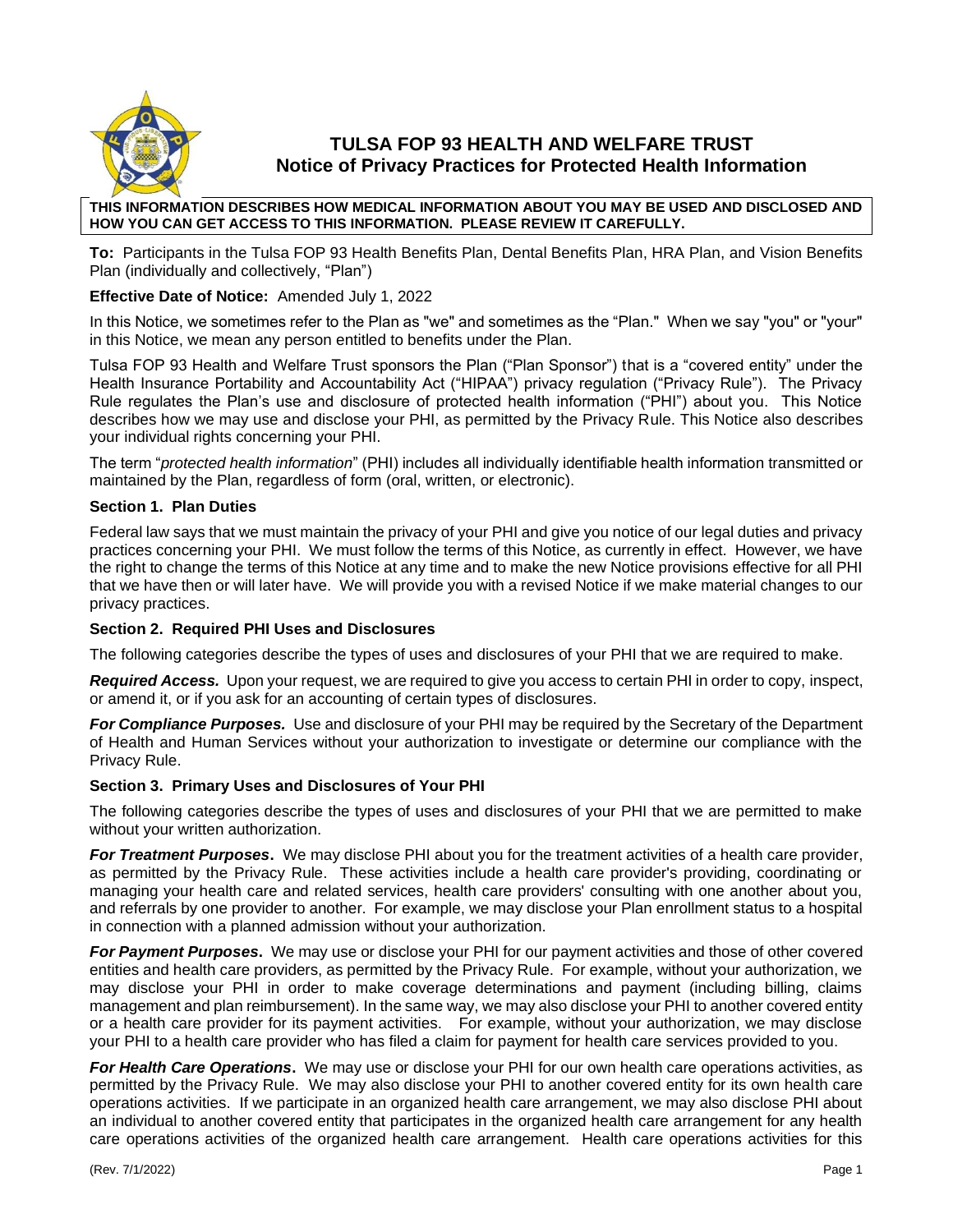purpose include: (i) quality assessment and improvement activities; (ii) population-based activities relating to reducing health care costs; (iii) case management and care coordination; (iv) evaluating health plan performance; (v) underwriting, premium rating and similar activities; and (vi) the general business management and general administrative activities of the entity for whom the health care operations activities are performed. For example, without your authorization, we may use or disclose information about your claims to project future benefit costs or audit the claims processing functions. However, we may not use or disclose PHI that is *"genetic information",* as required by the Genetic Information Non-Discrimination Act (GINA) for *"underwriting purposes."*

*To Business Associates.* We may disclose your PHI without your authorization to our third party "*business associates"*' that perform various activities on our behalf. These business associates may include, but are not limited to, third party claims administrators and consultants. We require these business associates to appropriately safeguard the privacy of your PHI in compliance with the Privacy Rule.

*For Health Related Services.* We may use your PHI to contact you with information about health related benefits and services, such as refill reminders, or about treatment alternatives that may be of interest to you. We may disclose your PHI to a Business Associate to assist us in these activities. We may use or disclose your PHI to encourage you to purchase or use a product or service by face-to-face communication or to provide you with nominal promotional gifts.

*To the Plan Sponsor.* We may disclose your PHI to the sponsor of the Plan for purposes related to treatment, payment, and health care operations. The Plan Sponsor has amended the Plan document to protect your PHI, as required by the Privacy Rule. For example, without your authorization, we may disclose your PHI to the Plan Sponsor so that it may evaluate plan design changes.

## **Section 4: Uses and Disclosures of Your PHI that Require Your Written Authorization**

The following categories describe types of uses and disclosures of your PHI that generally require your written authorization. You may give us written authorization to use your PHI or to disclose it to another person for the purpose you designate. If you give us an authorization, you may revoke it at any time, but only if you make the request to revoke in writing and give or send it to the Plan's Privacy Contact or Office at the address below. Your revocation of an authorization will not apply to any action the Plan has already taken in reliance on such authorization. Unless you give us written authorization, we cannot use or disclosure your PHI for any reason not described in this Notice or as permitted by law.

**Psychotherapy Notes.** Your written authorization generally will be obtained before the Plan will use or disclose psychotherapy notes about you. Psychotherapy notes are separately filed notes about your conversations with your mental health professional during a counseling session. They do not include summary information about your mental health treatment. The Plan may use and disclose such notes when needed by the Plan to defend against litigation filed by you.

*For Marketing Purposes.* Your written authorization generally will be obtained for any use or disclosure of PHI for marketing, which means a communication to encourage you to purchase or use a product or service. Marketing does not include communications for health related purposes, as described above.

*For Sale.* Your written authorization would be required for any disclosure that constitutes a "*sale*" of PHI disclosure*.*

## **Section 5. Other Uses and Disclosures of Your PHI Without Your Authorization**

The following categories describe the other types of uses and disclosures of your PHI that we are authorized by law to make for purposes deemed to be in the public interest or benefit without your consent, authorization, or request.

*Disclosures Required By Law***.** We may use or disclose your PHI when required by law, as permitted by the Privacy Rule, without your authorization.

*For Public Health Activities*. We may disclose your PHI without your authorization for certain public health activities, as permitted by the Privacy Rule. Examples of public health activities include: (i) activities to prevent or control disease, injury or disability (including reporting a disease); and (ii) the conduct of public health surveillance, public health investigations and public health interventions.

(Rev. 7/1/2022) Page 2 About Victims of Abuse, Neglect or Domestic Violence. We may disclose your PHI if we reasonably believe that you are a victim of abuse, neglect, or domestic violence. We may only make this disclosure to a government authority (including a social service or protective services agency) authorized by law to receive reports of such abuse, neglect or domestic violence, as permitted by the Privacy Rule. We will make this type of disclosure only if you agree to the disclosure or if the disclosure is otherwise required or authorized by law.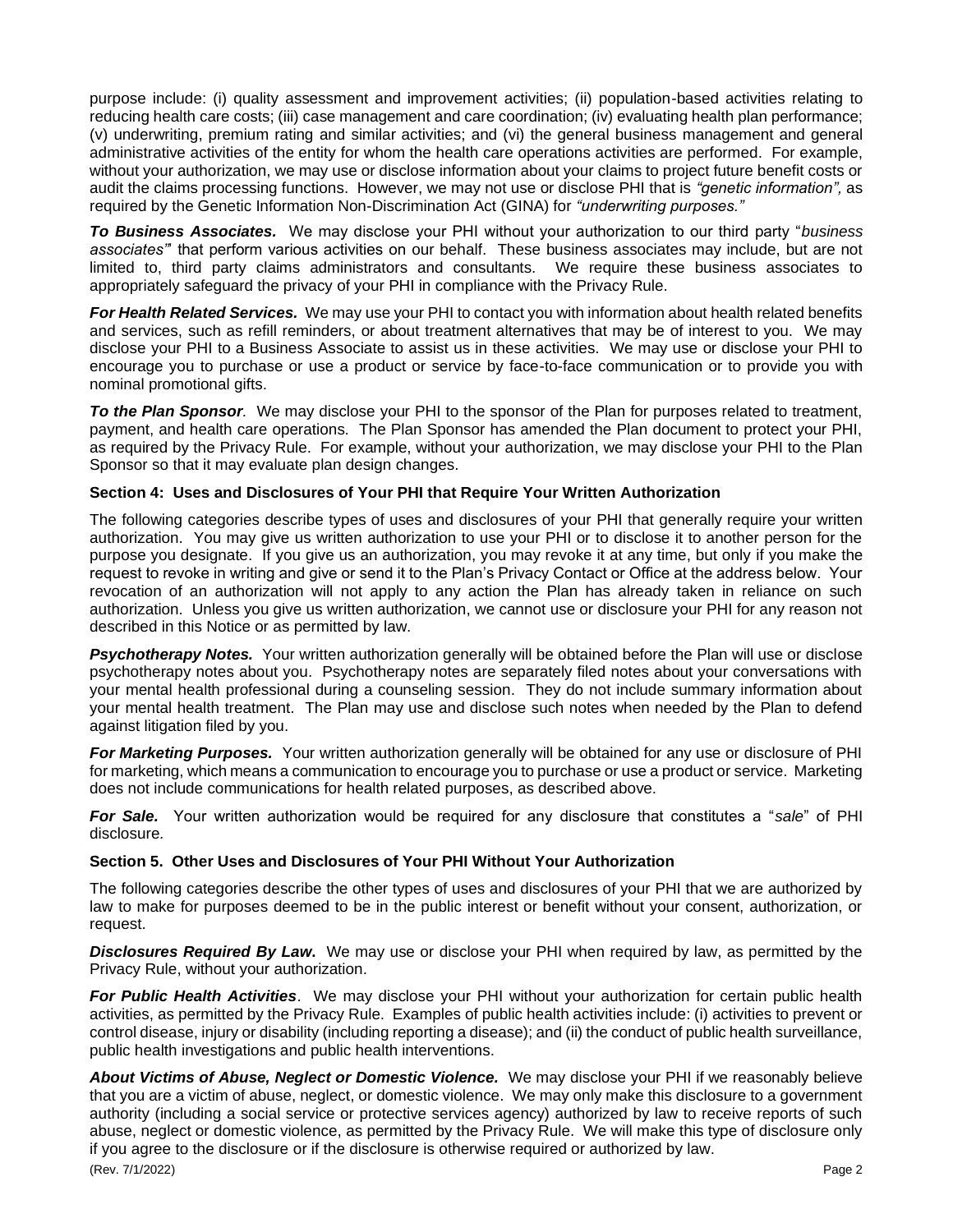*For Health Oversight Activities.* We may disclose your PHI without your authorization to a public health oversight agency for certain oversight activities authorized by law, as permitted by the Privacy Rule. Examples of oversight activities include: (i) audits; (ii) investigations; (iii) inspections; (iv) licensure; and (v) other activities generally necessary for the government to monitor the health care system, government programs and compliance with civil rights laws.

*For Judicial and Administrative Proceedings.* We may disclose your PHI without your authorization in response to a court or administrative order issued in any judicial or administrative proceeding, as permitted by the Privacy Rule. We may also disclose your PHI in response to a subpoena, discovery request or other lawful purpose, without a court or administrative order, but only: (i) if we obtain an order protecting the information requested; or (ii) if efforts have been made to tell you about the request for your PHI.

*For Law Enforcement Purposes.* We may disclose your PHI without your authorization to a law enforcement official for certain law enforcement purposes, as permitted by the Privacy Rule. Examples of this type of disclosure include: (i) disclosure in response to a court order, subpoena, warrant, summons or similar process; and (ii) disclosure made in emergency circumstances to prevent a crime.

*To Coroners, Medical Examiners, and Funeral Directors.* We may disclose your PHI without your authorization to a coroner or medical examiner for the purpose of: (i) identifying a deceased person; (ii) determining a cause of death; or (iii) other duties as authorized by law, as permitted by the Privacy Rule. Also, we may disclose your PHI to funeral directors, consistent with applicable law, as necessary to carry out their duties regarding the decedent.

*For Organ and Tissue Donation Purposes***.** We may use or disclose your PHI without your authorization to organ procurement organizations or other entities engaged in the procurement, banking, or transplantation of cadaveric organs, eyes or tissue for the purpose of facilitating organ, eye or tissue donation and transplantation, as permitted by the Privacy Rule.

*For Research.* We may use or disclose your PHI for research without your authorization, as permitted by the Privacy Rule. A number of conditions must be met before we use or disclose your PHI for research.

*To Avert a Serious Threat to Health or Safety***.** We may use or disclose your PHI without your authorization when necessary to prevent a serious threat to someone's health and safety, as permitted by the Privacy Rule. We may only make that kind of disclosure, however, to someone able to lessen or prevent the threat.

*For Specialized Governmental Functions.* We may use or disclose your PHI without your authorization for specialized governmental functions, as permitted by the Privacy Rule. Examples of this kind of disclosure are: (i) disclosure of PHI of military personnel for activities deemed necessary by military command authorities; and (ii) disclosure to authorized federal officials for lawful national security activities.

*For Workers' Compensation.* We may use or disclose your PHI without your authorization when authorized by and to the extent necessary to comply with workers' compensation or other similar programs established by law that provide benefits for work-related injuries or illness without regard to fault, as permitted by the Privacy Rule.

*For Care and Notification***.** We may use or disclose your PHI without your authorization to your family member, other relative or a close personal friend or other person you identify. Our disclosure will be limited to PHI that is directly relevant to your care or payment related to your care. This includes information about your location, general condition or death, as permitted by the Privacy Rule.

*Incident to a Use or Disclosure Permitted by the Privacy Rule***.** We may make a use or disclosure of your PHI without your authorization if the use or disclosure is incidental to a use or disclosure otherwise permitted by the Privacy Rule. We will make reasonable efforts to limit PHI used and/or disclosed to the minimum necessary to accomplish the intended purpose of the use and/or disclosure. We have in place appropriate administrative, technical and physical safeguards to protect the privacy of your PHI.

## **Section 6. Your Rights Regarding Your PHI**

*Right to Request Restrictions on PHI Uses and Disclosures.* You have the right to request that we restrict uses and disclosures of your PHI to carry out treatment, payment or health care operations, or to restrict uses and disclosures to family members, relatives, friends or other persons identified by you who are involved in your care or in payment for your care, as permitted by the Privacy Rule. However, we are not required to agree to your request.

Your request for restrictions must be in writing to the Plan's Privacy Contact or Office at the address below.